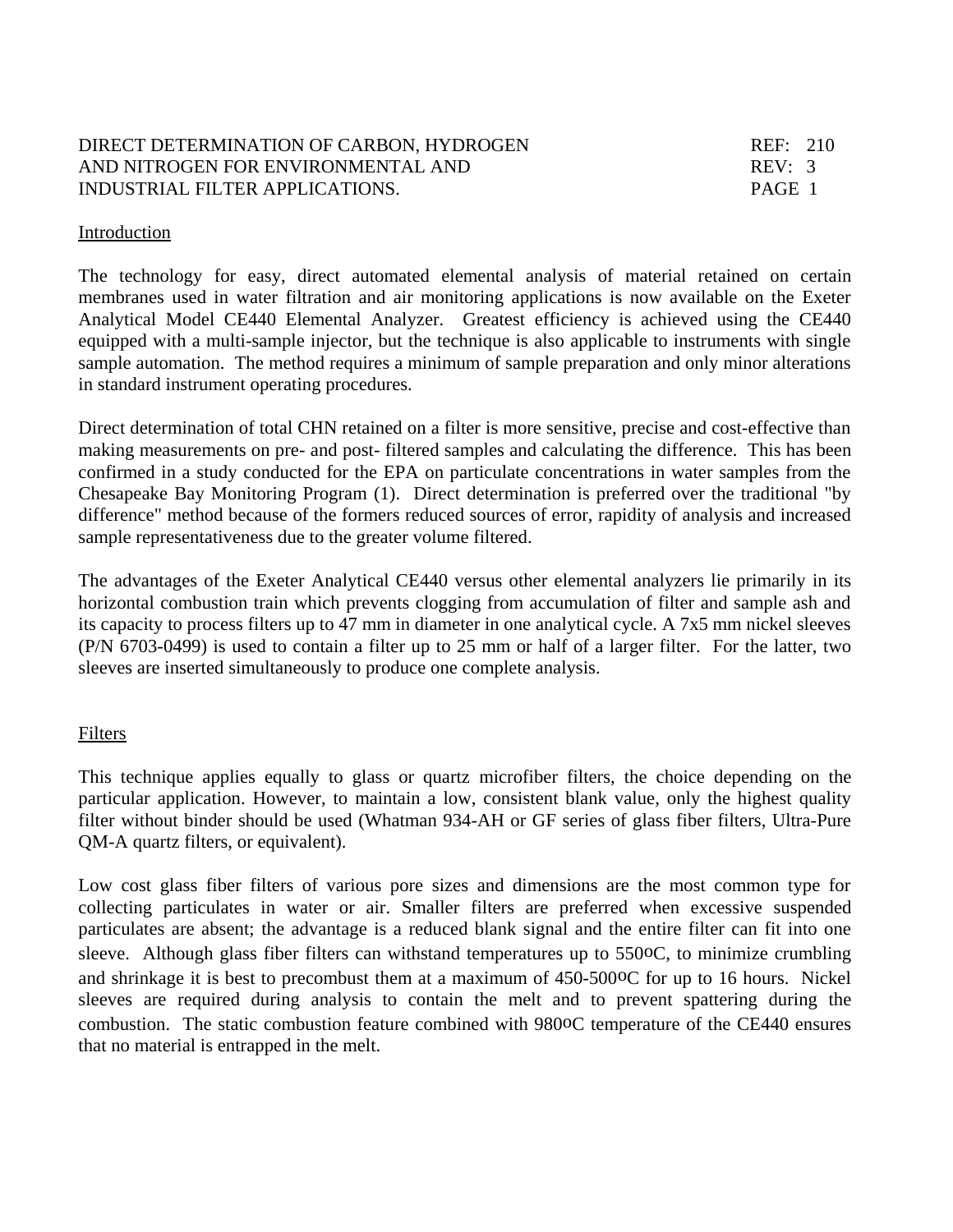REF: 210 REV. 3 PAGE 2

Quartz fiber filters are used in specialized applications, such as flue stack monitoring, because they withstand temperatures up to 10000C and have increased chemical resistance. For best results, quartz filters should be muffled overnight at 500oC prior to use. They are easy to handle and will remain intact during analysis.

Silver membrane filters, which are completely solvent resistant, should also be compatible with this elemental analysis technique.

# Sample Preparation

A. Sampling Procedure

A protocol appropriate for the particular water filtration or air monitoring application should be selected, taking particular care to ensure sample homogeneity and representativeness. Sampling is the single largest determinant of data quality, as the magnitude of variability from handling and analysis is comparatively small. Duplicate, or even triplicate sampling is recommended. Filter blanks should be treated the same as filter samples in all respects except for actual sample collection.

For extra large filters, such as those used in high volume air monitoring, the filter paper should be folded with exposed surface inside and a standard diameter portion excised. The resulting two aliquots should be dried prior to loading for analysis.

A typical method for filtering aqueous solutions is as follows:

- 1. Place the correct size pre combusted filter pad in a vacuum filtration assembly.
- 2. Agitate a known volume of water (usually 100 ml) vigorously and quickly pour the sample into the filtration assembly. Another 100 ml of de ionized water can be used to wash through the system. If a wash is used, do the same for the filter blank.
- 3. Filter at 15 in Hg vacuum to dryness and break the seal.
- 4. The filter can be optionally vacuum desiccated overnight, folded in half (exposed surface inside), wrapped in aluminum foil or placed individually in a covered petrie dish, labeled and frozen at -10<sup>o</sup>C for later analysis.
- 5. Prior to actual analysis, non-desiccated samples or those that have collected condensation should be placed in a drying oven at 45oC overnight.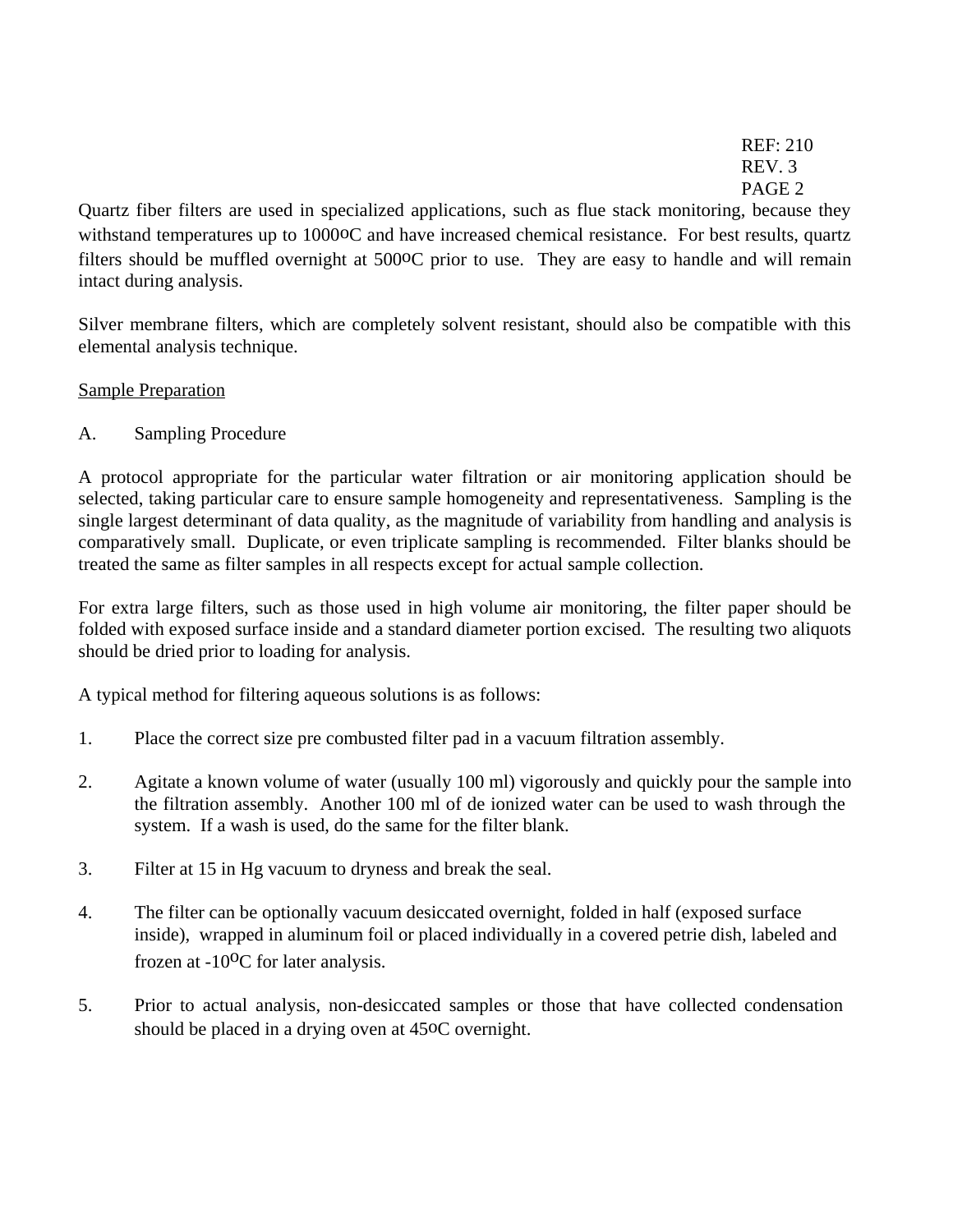B. Filter Preparation for Analysis

Depending on filter size, some variation of the following general approach using the Exeter Analytical HA Filter Kit (P/N 125-00020) is recommended for packing the filter into a 7x5mm nickel sleeve:

- 1. Work on a non-contaminating surface (e.g. tape aluminum foil that has been muffled at 500oC for one hour onto a work bench).
- 2. Using two pair of clean forceps (not included in kit), fold the 25 mm filter in half so that the exposed surface is inside. Cut 30-47 mm diameter filters in half, fold each half separately and proceed.
- 3. Continue folding the filter down from both dimensions until you have a compact package. Compress further with the forceps.
- 4. Place a 7x5 mm nickel sleeve into the filter loading die, which functions as a holding device.
- 5. Use the 4 mm loading plunger to force the compressed filter through the Pyrex loading funnel and into the nickel sleeve. For all glass fiber filters and other filters that have heavily loaded with material, we recommend that a small square of muffled aluminum foil be loaded through the funnel into the nickel sleeve before the filter is added. This helps contain possible spatter and loose material.
- 6. Make sure no excess filter protrudes above the lip of the sleeve.
- 7. For larger filters, repeat this procedure for each half. The two halves, in separate sleeves, compose one sample for analysis.

#### Instrument Operation

Once the filters are packed into the nickel sleeves they can be transferred into the 64 sample wheel. The calibration series must be placed at the beginning of the wheel. This normally consists of a conditioner, a blank, a conditioner and three standards. Normally, OAS grade acetanilide is used to calibrate the instrument. For low level samples you may choose to use a standard that more closely resembles the samples or use a smaller amount (as low as 500.0 ug) of acetanilide. Another option is to use the 'Expanded Read' and 'Expanded Reporting' parameter choices. A standard should also be placed at the end of the wheel and a filter blank should follow each series of ten samples.

By entering 100 for the weight of the filter samples, unitless results are printed out which represent micrograms of C, H and N per filter. This corresponds directly to the known amount of liquid or air that has passed through the filter. The maximum sample capacity per run is approximately 4,000 to 5,000 micrograms of carbon. Filters containing more than that amount (i.e., they appear very dark) can be cut in half and analyzed separately and the results added. For particulate samples collected from water, the hydrogen result is meaningless.